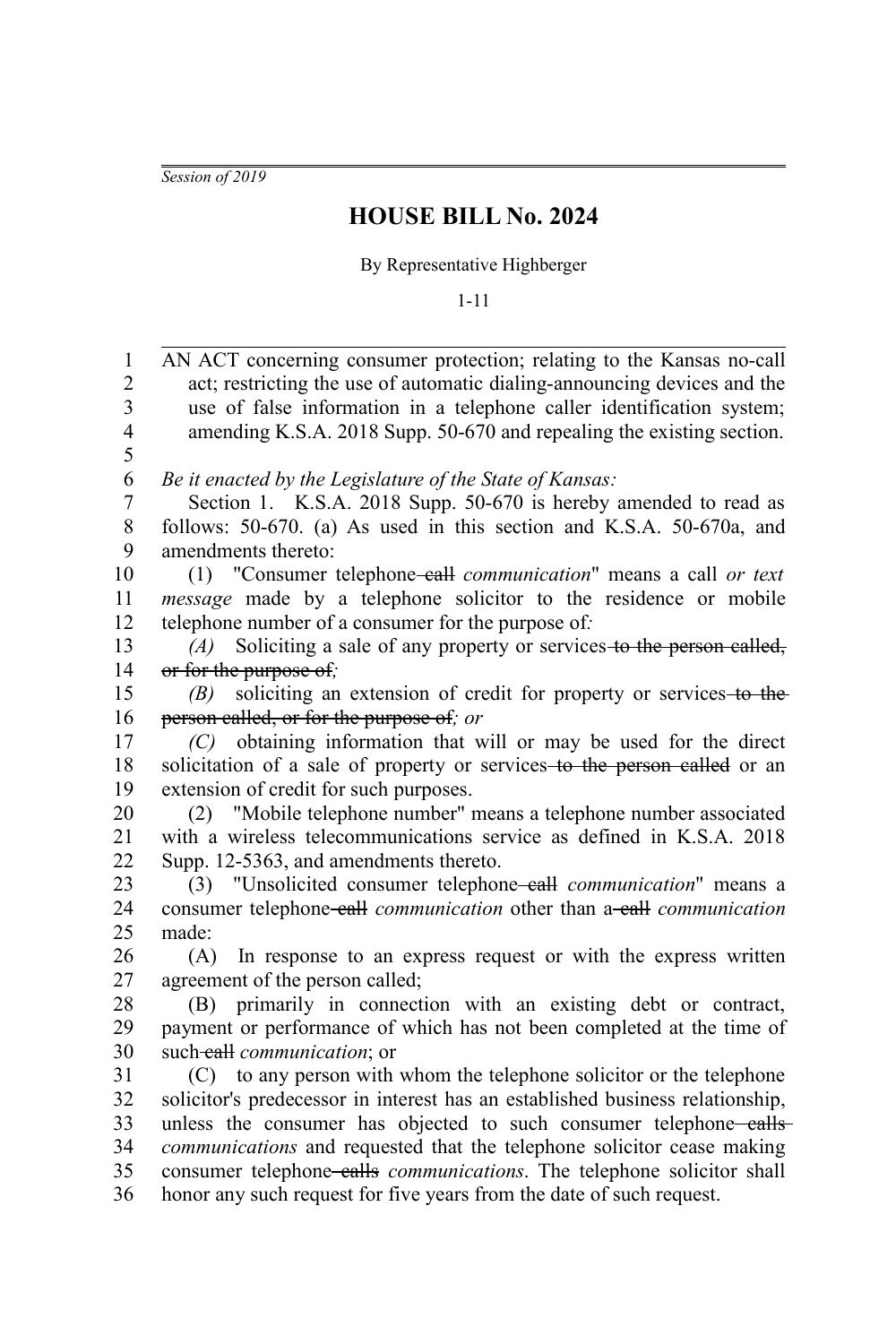(4) "Telephone solicitor" means any natural person, firm, organization, partnership, association or corporation who makes or causes to be made a consumer telephone call *communication*, including, but not limited to, **calls** *communications* made by use of *telephone calls*, *text messages and calls that utilize an* automatic dialing-announcing device. 1 2 3 4 5

(5) "Automatic dialing-announcing device" means any user terminal equipment which *that facilitates the transmission of two-way voice or data messages and can*: 6 7 8

(A) When connected to a telephone line can-Dial, with or without manual assistance, telephone numbers which *that* have been stored or programmed in the device or are produced or selected by a random or sequential number generator; or 9 10 11 12

(B) when connected to a telephone line can disseminate a recorded message to the telephone number called, either with or without manual assistance. 13 14 15

(6) "Negative response" means a statement from a consumer indicating the consumer does not wish to listen to the sales presentation or participate in the solicitation presented in the consumer telephone-eall*communication*. 16 17 18 19

(7) "Established business relationship" means a prior or existing relationship formed by a voluntary two-way communication between a person or entity and consumer with or without an exchange of consideration, on a basis of an application, purchase or transaction by the consumer, within the 18 months immediately preceding the date of the consumer telephone-call *communication*, regarding products or services offered by such person or entity, which relationship has not been previously terminated by either party. 20 21 22 23 24 25 26 27

(b) (1) Any telephone solicitor-who *that* makes an unsolicited consumer telephone *communication by making a telephone* call shall: 28 29

(1)*(A)* Identify themselves;

30

(2)*(B)* identify the business on whose behalf such person *telephone solicitor* is soliciting; 31 32

 $(3)$ *(C)* identify the purpose of the call *communication* immediately upon making contact by telephone with the person *consumer* who is the object of the telephone solicitation; 33 34 35

(4)*(D)* promptly discontinue the solicitation if the person *consumer* being solicited gives a negative response at any time during the consumer telephone call *communication*; *and* 36 37 38

 $(5)(E)$  hang up the phone, or in the case of an automatic dialingannouncing device operator, disconnect the automatic dialing-announcing device from the telephone line within 25 seconds of the termination of the call by the person *consumer* being called; and*.* 39 40 41 42

*(2) Any telephone solicitor that makes an unsolicited consumer* 43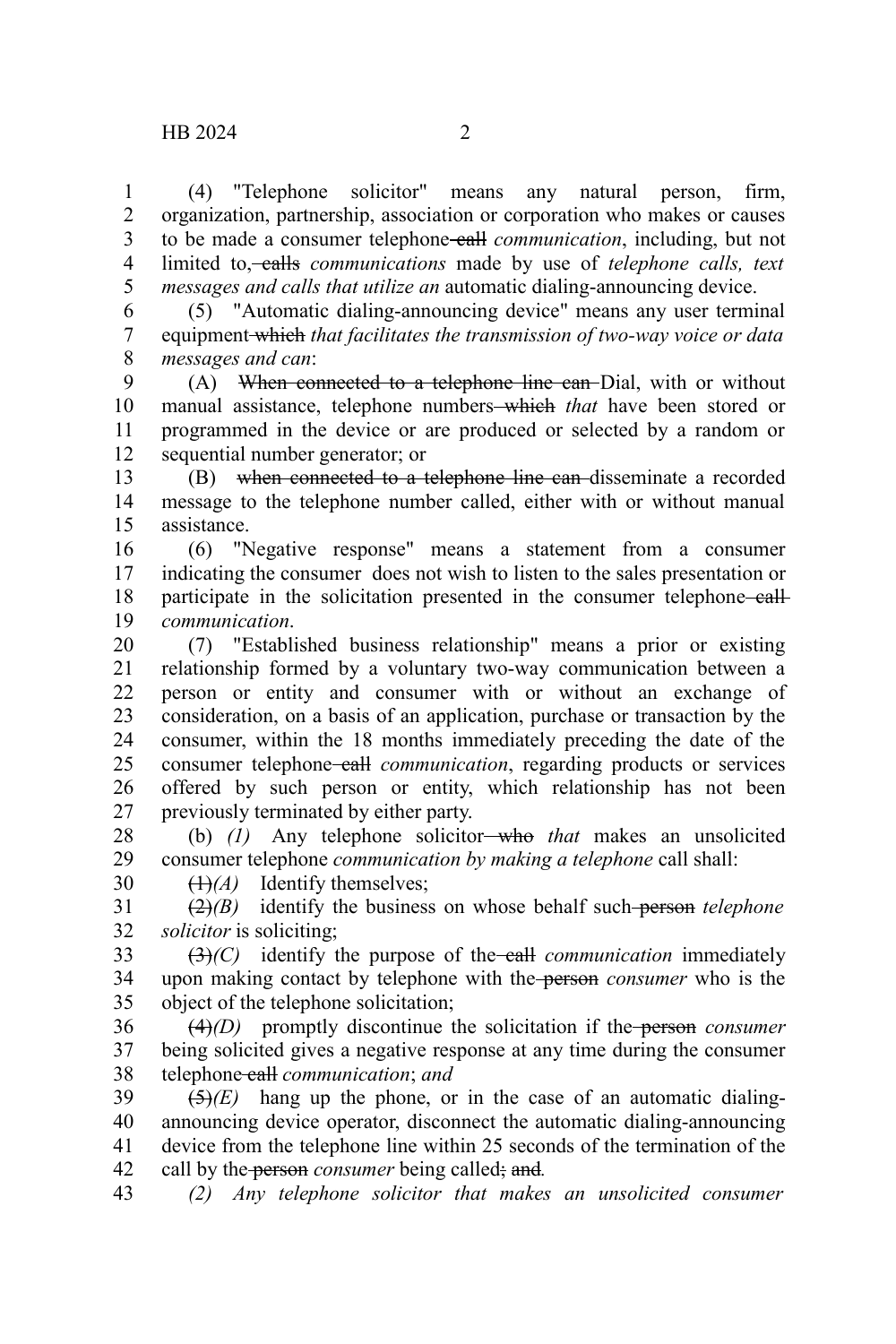2

13

*telephone communication by sending a text message shall:* 1

*(A) Identify themselves;*

*(B) identify the business on whose behalf such telephone solicitor is soliciting;* 3 4

*(C) identify the purpose of the communication immediately upon making contact by text message with the consumer who is the object of the solicitation; and* 5 6 7

*(D) promptly discontinue the solicitation if the consumer being solicited gives a negative response at any time after receiving the consumer telephone communication.* 8 9 10

(6)*(c) A telephone solicitor shall not use an automatic dialingannouncing device:* 11 12

*(1) Unless:*

*(A) The person being solicited has knowingly or voluntarily requested, consented to, permitted or authorized receipt of the consumer telephone communication or the communication is immediately preceded by a live operator who obtains the person's consent before the communication is delivered;* 14 15 16 17 18

*(B) the solicitor has ensured that* a live operator or an automated dialing-announcing device shall answer the line within five seconds of the beginning of the call. If answered by automated dialing-announcing device, the message provided shall include only the information required in subsection (b)(1) and (2) *the identity of the solicitor and the business on whose behalf such person is soliciting*, but shall not contain any unsolicited advertisement*;* 19 20 21 22 23 24 25

*(2) in a manner that the consumer being solicited receives a consumer telephone communication before 9 a.m. or after 8 p.m.; and* 26 27 28

*(3) to make a communication to any of the following:*

*(A) A hospital, an ambulatory surgical center or a recuperation center, as those terms are defined in K.S.A. 65-425, and amendments thereto;* 29 30 31

*(B) an ambulance service or an emergency medical service facility, as those terms are defined in K.S.A. 65-6112, and amendments thereto;* 32 33

*(C) a mental health center, as defined in K.S.A. 65-4432, and amendments thereto;*  34 35

*(D) a psychiatric hospital, as defined in K.S.A. 65-5601, and amendments thereto;* 36 37

*(E) a state institution for people with intellectual disability, as defined in K.S.A. 65-5601, and amendments thereto;* 38 39

*(F) a law enforcement agency; or* 40

*(G) a city, county, township or other public or private fire department*. 41 42

(c)*(d)* A telephone solicitor shall not*:* 43